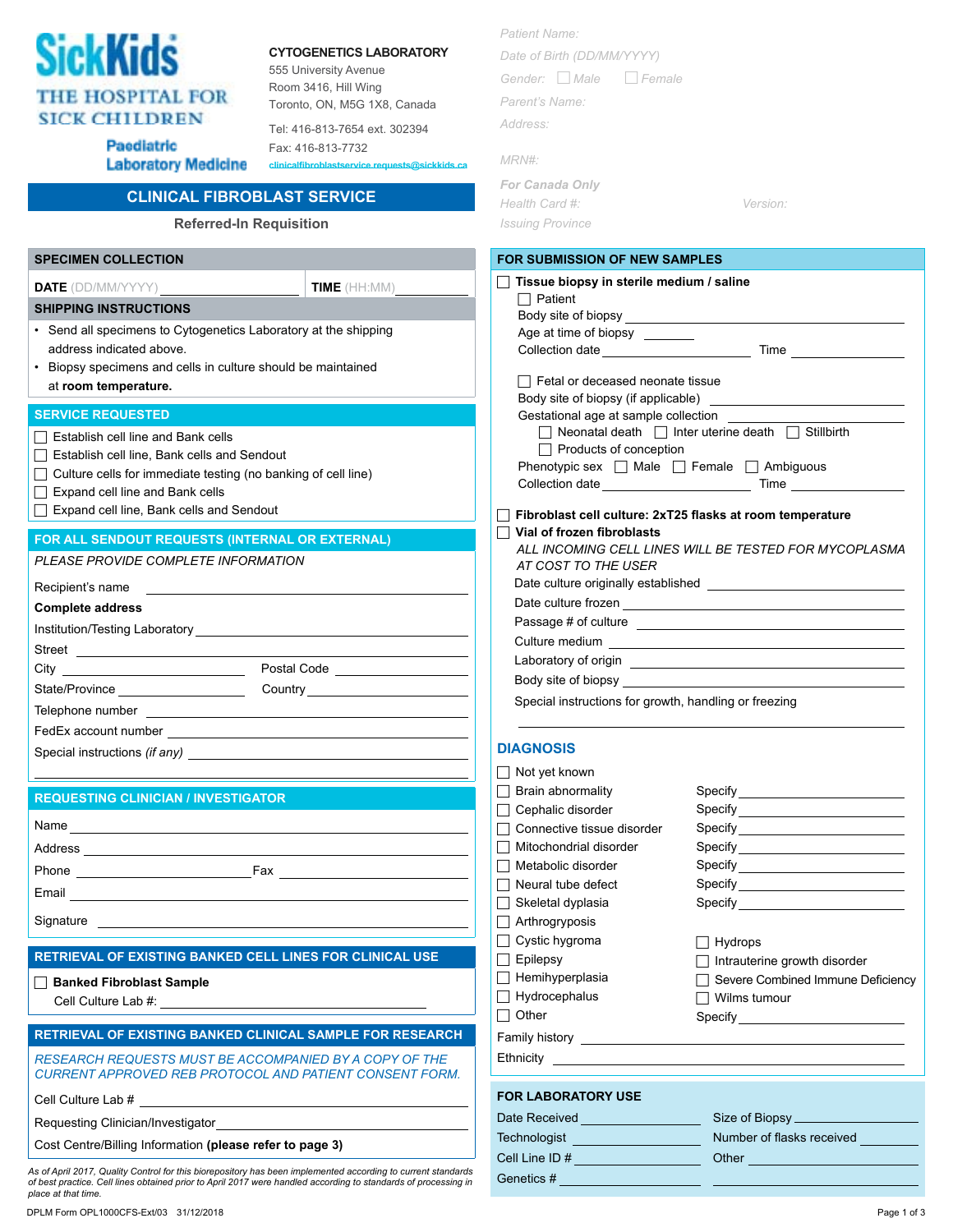| <b>SickKids</b>         |
|-------------------------|
| <b>THE HOSPITAL FOR</b> |
| <b>SICK CHILDREN</b>    |

Paediatric

#### **CytogenetiCs Laboratory**

555 University Avenue Room 3416, Hill Wing Toronto, ON, M5G 1X8, Canada

Tel: 416-813-7654 ext. 302394 Fax: 416-813-7732

**Laboratory Medicine clinicalfibroblastservice.requests@sickkids.ca** *Patient Name: Date of Birth (DD/MM/YYYY): Gender: Male Female Parent's Name: Address:*

*MRN#:*

**Clinical Fibroblast Service Referred-In Requisition**

# **PHENOTYPE DESCRIPTION (clinical symptoms)**

| <b>Behavior, Cognition and Development</b><br>□ Global development delay<br>$\Box$ Fine motor delay<br>$\Box$ Gross motor delay<br>□ Intellectual Disability<br>$\Box$ Mild<br>$\Box$ Moderate<br>$\Box$ Severe<br>$\Box$ Other:<br>Neurological                                                                                                                               | Cardiac<br>$\Box$ ASD<br>$\Box$ VSD<br>$\Box$ AV canal defect<br>□ Coarctation of aorta<br>$\Box$ Tetralogy of fallot<br>Craniofacial<br>$\Box$ Craniosynostosis                                                                                                                                                                                                                                                                                                                                                                                                                         | <b>Respiratory</b><br>$\Box$ Diaphragmatic hernia<br>$\Box$ Lung abnormality (Specify below)<br>Musculoskeletal<br>$\Box$ Upper limb abnormality<br>$\Box$ Lower limb abnormality<br>$\Box$ Camptodactyly<br>$(\Box$ finger $/\Box$ toe)<br>$\Box$ Syndactyly<br>$(\Box$ fingers / $\Box$ toes)                                                                                                                          |  |
|--------------------------------------------------------------------------------------------------------------------------------------------------------------------------------------------------------------------------------------------------------------------------------------------------------------------------------------------------------------------------------|------------------------------------------------------------------------------------------------------------------------------------------------------------------------------------------------------------------------------------------------------------------------------------------------------------------------------------------------------------------------------------------------------------------------------------------------------------------------------------------------------------------------------------------------------------------------------------------|--------------------------------------------------------------------------------------------------------------------------------------------------------------------------------------------------------------------------------------------------------------------------------------------------------------------------------------------------------------------------------------------------------------------------|--|
| $\Box$ Hypotonia<br>$\Box$ Seizures<br>$\Box$ Ataxia<br>$\Box$ Dystonia<br>$\Box$ Chorea<br>$\Box$ Spasticity<br>$\Box$ Cerebral palsy<br>$\Box$ Neural tube defect<br>Abnormality of the CNS (Specify below)<br><b>Growth Parameters</b><br>$\Box$ <3rd %<br>$\Box$ >97 <sup>th</sup> %<br>Weight for age:<br>Stature for age:<br>$\Box$ <3rd %<br>$\Box$ >97 <sup>th</sup> % | $\Box$ Cleft palate<br>$\Box$ Cleft lip<br>$\Box$ Micrognathia<br>$\Box$ Retrognathia<br>$\Box$ Facial dysmorphism (Specify below)<br>□ Other: <u>____________________________</u><br><b>Eye Defects</b><br>Blindness<br>Coloboma<br>$\Box$ Hypertelorism<br>Epicanthus<br>Eyelid abnormality (Specify below)<br>Other: the contract of the contract of the contract of the contract of the contract of the contract of the contract of the contract of the contract of the contract of the contract of the contract of the contract of the con<br><b>Ear Defects</b><br>$\Box$ Deafness | $\Box$ Polydactyly<br>$(\Box$ finger $/\Box$ toe)<br>$\Box$ Preaxial<br>$\Box$ Postaxial<br>$\Box$ Oligodactyly<br>$(\Box$ finger $/\Box$ toe)<br>$\Box$ Clinodactyly<br>$(\Box$ finger $/\Box$ toe)<br>□ Contractures<br>$\Box$ Scoliosis<br>$\Box$ Vertebral Anomaly<br>$\Box$ Club foot<br>$\Box$ Other:<br>Gastrointestinal<br>$\Box$ Esophageal atresia<br>$\Box$ Tracheoesophageal fistula<br>$\Box$ Gastroschisis |  |
| Head circumference:<br>$\Box$ <3rd %<br>$\Box$ >97 <sup>th</sup> %<br>$\Box$ Hemihypertrophy<br>$\Box$ Other:                                                                                                                                                                                                                                                                  | $\Box$ Preauricular<br>$\Box$ Pit<br>$\Box$ Skin Tag<br>□ Low-set ears<br>$\Box$ Outer ear abnormality (Specify below)<br>Inner ear abnormality (Specify below)<br><b>Cutaneous</b><br>$\Box$ Hyperpigmentation<br>$\Box$ Hypopigmentation<br>$\Box$ Other: $\Box$                                                                                                                                                                                                                                                                                                                       | $\Box$ Omphalocele<br>$\Box$ Pyloric stenosis<br>$\Box$ Other:<br>Genitourinary<br>Kidney malformation (Specify below)<br>$\Box$ Hydronephrosis<br>$\Box$ Ambiguous genitalia<br>$\Box$ Hypospadias<br>$\Box$ Cryptorchidism                                                                                                                                                                                             |  |
| PRENATAL AND PERINATAL HISTORY                                                                                                                                                                                                                                                                                                                                                 |                                                                                                                                                                                                                                                                                                                                                                                                                                                                                                                                                                                          |                                                                                                                                                                                                                                                                                                                                                                                                                          |  |
| Oligohydramnios<br>Polyhydramnios<br><b>IUGR</b><br>Premature birth<br>$\Box$ Fetal structural abnormality<br>$\Box$ Fetal soft markers in obstetric ultrasound (Specify below)<br>$\vert$ $\vert$ Other:                                                                                                                                                                      |                                                                                                                                                                                                                                                                                                                                                                                                                                                                                                                                                                                          |                                                                                                                                                                                                                                                                                                                                                                                                                          |  |
| <b>FAMILY HISTORY</b>                                                                                                                                                                                                                                                                                                                                                          |                                                                                                                                                                                                                                                                                                                                                                                                                                                                                                                                                                                          |                                                                                                                                                                                                                                                                                                                                                                                                                          |  |
| $\Box$ Parents with $\geq$ 3 miscarriages<br>□ List health conditions found in family (describe the relationship with proband)                                                                                                                                                                                                                                                 | Consanguinity                                                                                                                                                                                                                                                                                                                                                                                                                                                                                                                                                                            |                                                                                                                                                                                                                                                                                                                                                                                                                          |  |